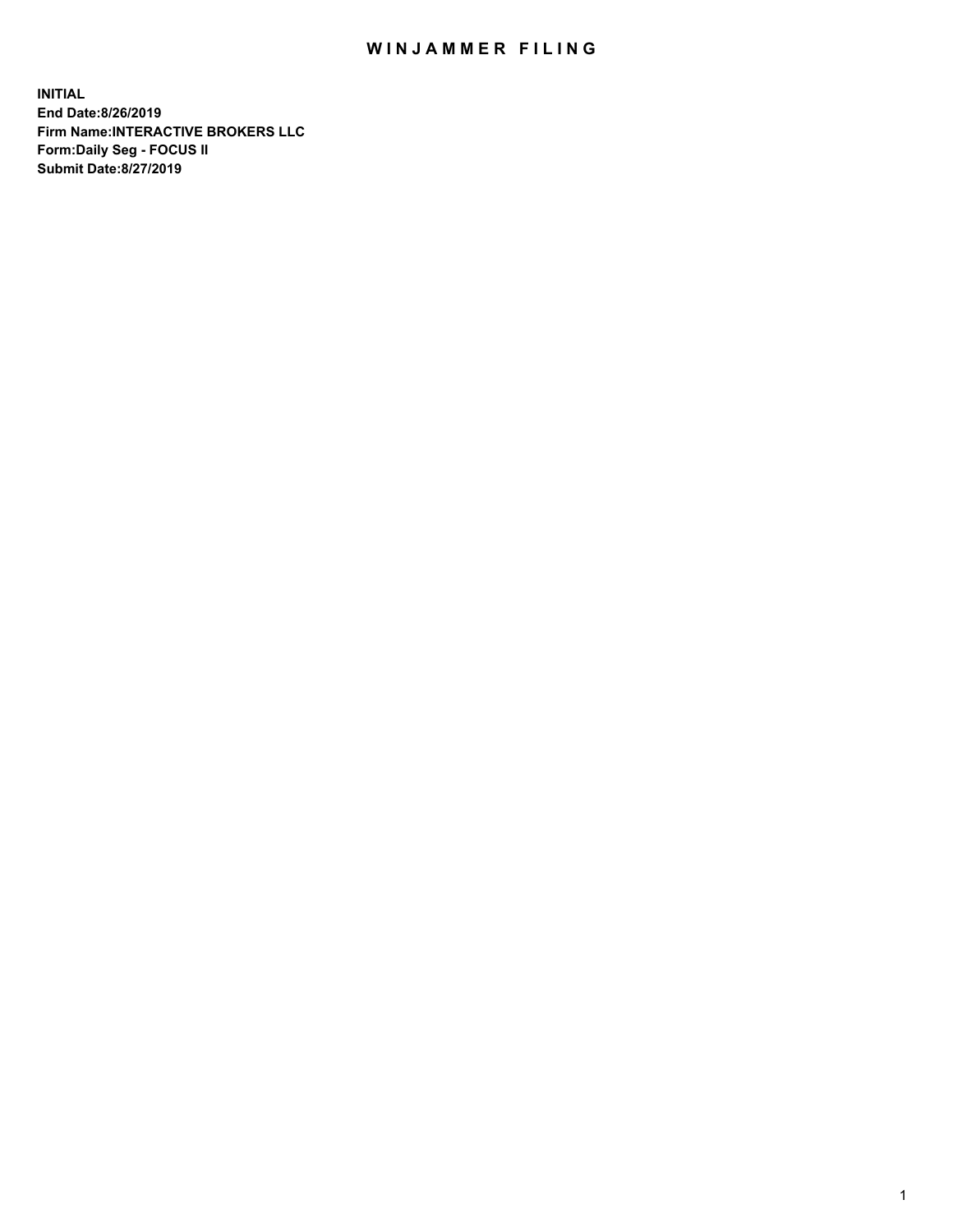**INITIAL End Date:8/26/2019 Firm Name:INTERACTIVE BROKERS LLC Form:Daily Seg - FOCUS II Submit Date:8/27/2019 Daily Segregation - Cover Page**

| Name of Company                                                                                                                                                                                                                                                                                                                | <b>INTERACTIVE BROKERS LLC</b>                                                   |
|--------------------------------------------------------------------------------------------------------------------------------------------------------------------------------------------------------------------------------------------------------------------------------------------------------------------------------|----------------------------------------------------------------------------------|
| <b>Contact Name</b>                                                                                                                                                                                                                                                                                                            | James Menicucci                                                                  |
| <b>Contact Phone Number</b>                                                                                                                                                                                                                                                                                                    | 203-618-8085                                                                     |
| <b>Contact Email Address</b>                                                                                                                                                                                                                                                                                                   | jmenicucci@interactivebrokers.c<br>om                                            |
| FCM's Customer Segregated Funds Residual Interest Target (choose one):<br>a. Minimum dollar amount: ; or<br>b. Minimum percentage of customer segregated funds required:% ; or<br>c. Dollar amount range between: and; or<br>d. Percentage range of customer segregated funds required between:% and%.                         | <u>0</u><br>$\overline{\mathbf{0}}$<br>155,000,000 245,000,000<br>0 <sub>0</sub> |
| FCM's Customer Secured Amount Funds Residual Interest Target (choose one):<br>a. Minimum dollar amount: ; or<br>b. Minimum percentage of customer secured funds required:% ; or<br>c. Dollar amount range between: and; or<br>d. Percentage range of customer secured funds required between:% and%.                           | <u>0</u><br>$\overline{\mathbf{0}}$<br>80,000,000 120,000,000<br>0 <sub>0</sub>  |
| FCM's Cleared Swaps Customer Collateral Residual Interest Target (choose one):<br>a. Minimum dollar amount: ; or<br>b. Minimum percentage of cleared swaps customer collateral required:% ; or<br>c. Dollar amount range between: and; or<br>d. Percentage range of cleared swaps customer collateral required between:% and%. | <u>0</u><br>$\underline{\mathbf{0}}$<br>0 <sub>0</sub><br>0 <sub>0</sub>         |

Attach supporting documents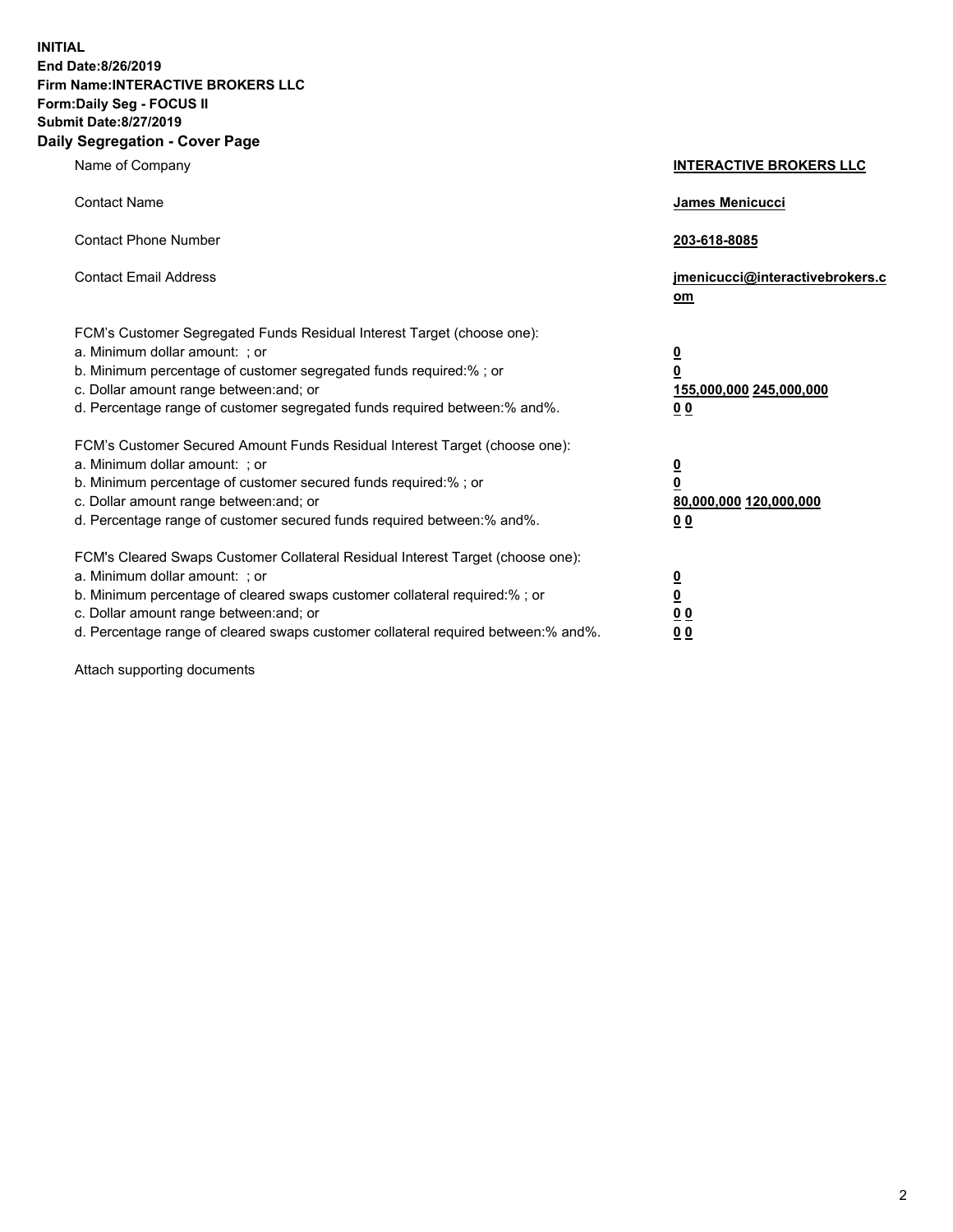## **INITIAL End Date:8/26/2019 Firm Name:INTERACTIVE BROKERS LLC Form:Daily Seg - FOCUS II Submit Date:8/27/2019 Daily Segregation - Secured Amounts**

|     | Dany Ocgregation - Occarea Anioants                                                                                                                               |                                                      |
|-----|-------------------------------------------------------------------------------------------------------------------------------------------------------------------|------------------------------------------------------|
|     | Foreign Futures and Foreign Options Secured Amounts                                                                                                               |                                                      |
|     | Amount required to be set aside pursuant to law, rule or regulation of a foreign                                                                                  | $0$ [7305]                                           |
|     | government or a rule of a self-regulatory organization authorized thereunder                                                                                      |                                                      |
| 1.  | Net ledger balance - Foreign Futures and Foreign Option Trading - All Customers                                                                                   |                                                      |
|     | A. Cash                                                                                                                                                           | 481,407,563 [7315]                                   |
|     | B. Securities (at market)                                                                                                                                         | $0$ [7317]                                           |
| 2.  | Net unrealized profit (loss) in open futures contracts traded on a foreign board of trade                                                                         | 15,602,082 [7325]                                    |
| 3.  | Exchange traded options                                                                                                                                           |                                                      |
|     | a. Market value of open option contracts purchased on a foreign board of trade                                                                                    | 102,769 [7335]                                       |
|     | b. Market value of open contracts granted (sold) on a foreign board of trade                                                                                      | $-52,015$ [7337]                                     |
| 4.  | Net equity (deficit) (add lines 1. 2. and 3.)                                                                                                                     | 497,060,399 [7345]                                   |
| 5.  | Account liquidating to a deficit and account with a debit balances - gross amount                                                                                 | <b>25,411</b> [7351]                                 |
|     | Less: amount offset by customer owned securities                                                                                                                  | 0 [7352] 25,411 [7354]                               |
| 6.  | Amount required to be set aside as the secured amount - Net Liquidating Equity                                                                                    | 497,085,810 [7355]                                   |
|     | Method (add lines 4 and 5)                                                                                                                                        |                                                      |
| 7.  | Greater of amount required to be set aside pursuant to foreign jurisdiction (above) or line                                                                       | 497,085,810 [7360]                                   |
|     | 6.                                                                                                                                                                |                                                      |
|     | FUNDS DEPOSITED IN SEPARATE REGULATION 30.7 ACCOUNTS                                                                                                              |                                                      |
| 1.  | Cash in banks                                                                                                                                                     |                                                      |
|     | A. Banks located in the United States                                                                                                                             | 78,676,622 [7500]                                    |
|     | B. Other banks qualified under Regulation 30.7                                                                                                                    | 0 [7520] 78,676,622 [7530]                           |
| 2.  | Securities                                                                                                                                                        |                                                      |
|     | A. In safekeeping with banks located in the United States                                                                                                         | 462,201,775 [7540]                                   |
|     | B. In safekeeping with other banks qualified under Regulation 30.7                                                                                                | 0 [7560] 462,201,775 [7570]                          |
| 3.  | Equities with registered futures commission merchants                                                                                                             |                                                      |
|     | A. Cash                                                                                                                                                           | $0$ [7580]                                           |
|     | <b>B.</b> Securities                                                                                                                                              | $0$ [7590]                                           |
|     | C. Unrealized gain (loss) on open futures contracts                                                                                                               | $0$ [7600]                                           |
|     | D. Value of long option contracts                                                                                                                                 | $0$ [7610]                                           |
|     | E. Value of short option contracts                                                                                                                                | 0 [7615] 0 [7620]                                    |
| 4.  | Amounts held by clearing organizations of foreign boards of trade                                                                                                 |                                                      |
|     | A. Cash                                                                                                                                                           | $0$ [7640]                                           |
|     | <b>B.</b> Securities                                                                                                                                              | $0$ [7650]                                           |
|     | C. Amount due to (from) clearing organization - daily variation                                                                                                   | $0$ [7660]                                           |
|     | D. Value of long option contracts                                                                                                                                 | $0$ [7670]                                           |
|     | E. Value of short option contracts                                                                                                                                | 0 [7675] 0 [7680]                                    |
| 5.  | Amounts held by members of foreign boards of trade                                                                                                                |                                                      |
|     | A. Cash                                                                                                                                                           | 65,133,389 [7700]                                    |
|     | <b>B.</b> Securities                                                                                                                                              | $0$ [7710]                                           |
|     | C. Unrealized gain (loss) on open futures contracts                                                                                                               | 13,043,277 [7720]                                    |
|     | D. Value of long option contracts                                                                                                                                 | 102,769 [7730]                                       |
|     | E. Value of short option contracts                                                                                                                                | <mark>-52,015</mark> [7735] <b>78,227,420</b> [7740] |
| 6.  | Amounts with other depositories designated by a foreign board of trade                                                                                            | $0$ [7760]                                           |
| 7.  | Segregated funds on hand                                                                                                                                          | $0$ [7765]                                           |
| 8.  | Total funds in separate section 30.7 accounts                                                                                                                     | 619,105,817 [7770]                                   |
| 9.  | Excess (deficiency) Set Aside for Secured Amount (subtract line 7 Secured Statement                                                                               | 122,020,007 [7380]                                   |
| 10. | Page 1 from Line 8)                                                                                                                                               |                                                      |
| 11. | Management Target Amount for Excess funds in separate section 30.7 accounts<br>Excess (deficiency) funds in separate 30.7 accounts over (under) Management Target | 80,000,000 [7780]                                    |
|     |                                                                                                                                                                   | 42,020,007 [7785]                                    |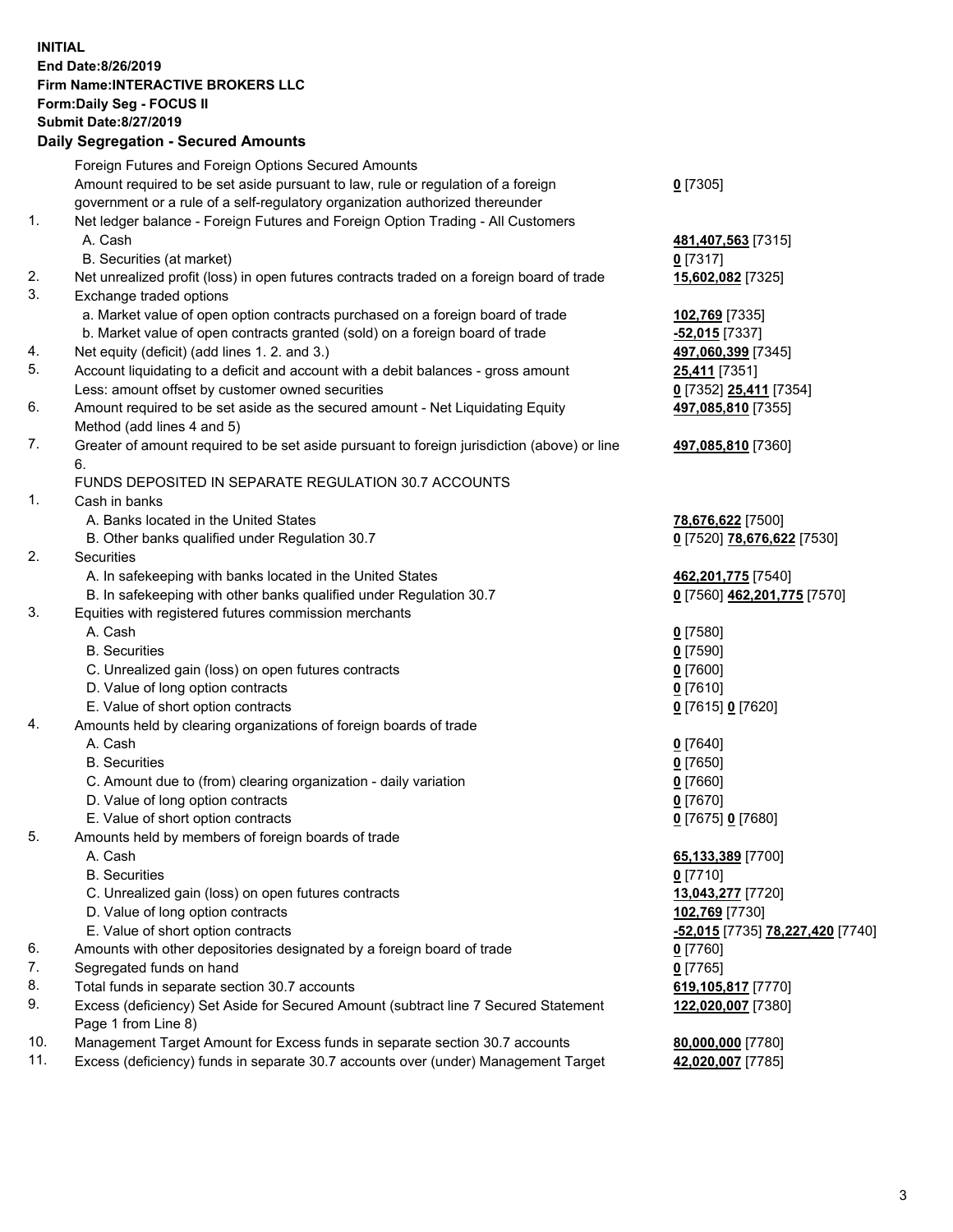**INITIAL End Date:8/26/2019 Firm Name:INTERACTIVE BROKERS LLC Form:Daily Seg - FOCUS II Submit Date:8/27/2019 Daily Segregation - Segregation Statement** SEGREGATION REQUIREMENTS(Section 4d(2) of the CEAct) 1. Net ledger balance A. Cash **4,338,309,650** [7010] B. Securities (at market) **0** [7020] 2. Net unrealized profit (loss) in open futures contracts traded on a contract market **-194,734,099** [7030] 3. Exchange traded options A. Add market value of open option contracts purchased on a contract market **265,035,444** [7032] B. Deduct market value of open option contracts granted (sold) on a contract market **-261,921,693** [7033] 4. Net equity (deficit) (add lines 1, 2 and 3) **4,146,689,302** [7040] 5. Accounts liquidating to a deficit and accounts with debit balances - gross amount **1,216,917** [7045] Less: amount offset by customer securities **0** [7047] **1,216,917** [7050] 6. Amount required to be segregated (add lines 4 and 5) **4,147,906,219** [7060] FUNDS IN SEGREGATED ACCOUNTS 7. Deposited in segregated funds bank accounts A. Cash **1,040,916,858** [7070] B. Securities representing investments of customers' funds (at market) **1,989,667,325** [7080] C. Securities held for particular customers or option customers in lieu of cash (at market) **0** [7090] 8. Margins on deposit with derivatives clearing organizations of contract markets A. Cash **6,111,032** [7100] B. Securities representing investments of customers' funds (at market) **1,336,422,768** [7110] C. Securities held for particular customers or option customers in lieu of cash (at market) **0** [7120] 9. Net settlement from (to) derivatives clearing organizations of contract markets **-11,488,928** [7130] 10. Exchange traded options A. Value of open long option contracts **265,199,146** [7132] B. Value of open short option contracts **-262,038,140** [7133] 11. Net equities with other FCMs A. Net liquidating equity **0** [7140] B. Securities representing investments of customers' funds (at market) **0** [7160] C. Securities held for particular customers or option customers in lieu of cash (at market) **0** [7170] 12. Segregated funds on hand **0** [7150] 13. Total amount in segregation (add lines 7 through 12) **4,364,790,061** [7180] 14. Excess (deficiency) funds in segregation (subtract line 6 from line 13) **216,883,842** [7190] 15. Management Target Amount for Excess funds in segregation **155,000,000** [7194] **61,883,842** [7198]

16. Excess (deficiency) funds in segregation over (under) Management Target Amount Excess